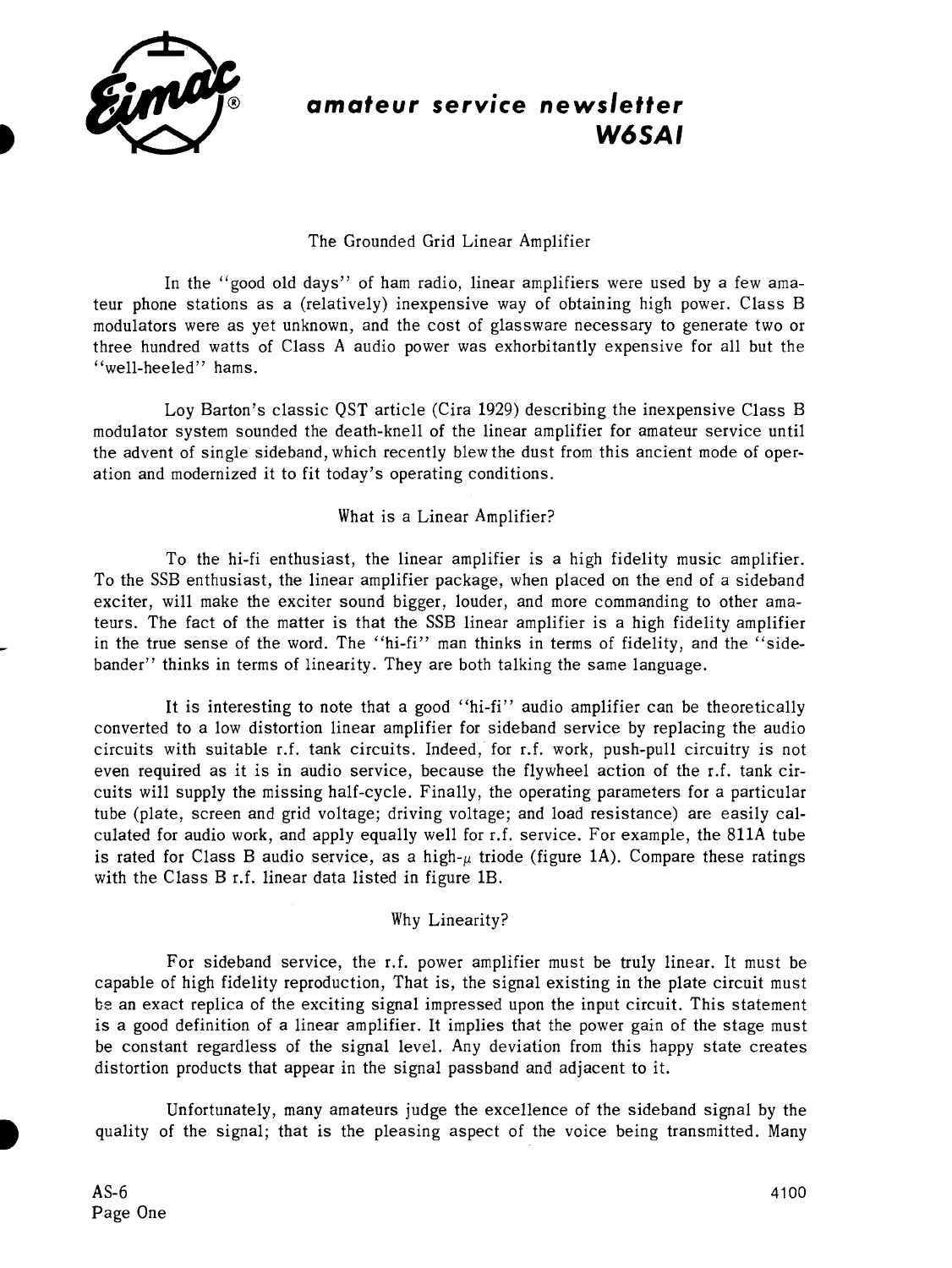times one hears the report "Your quality is excellent, Old Man. You have a fine signal", yet the listener observes that the recipient of this flattering observation has a signal as broad as a barn door, complete with "whiskers" and "splatter" that obliterate half the phone band! Obviously, the criteria of quality of a sideband system is what you don't hear, not what you do! The place to examine a sideband signal for linearity and quality is in an adjacent channel, not in the frequency band of the signal itself!

## How Good is "Good Quality"?

The excellence of a sideband signal is an ethereal concept and usually is judged by the amount of (or lack of) sideband splatter in nearby channels. Theoretically, a sideband signal should be about three or four kilocycles wide: just as wide as the voice passband of the equipment. However, the poor sideband operator's "tin ear" has been brutally deafened by so many "rotten signals" that he often accepts any SSB signal as "good quality" as long as it does not blanket the dial of his receiver!

Over the years a nice, easy, vague figure of "30 decibels down" for distortion products has become a password for good quality, low distortion, amateur sideband equipment. Since the measurement technique is usually undefined, and practically no amateurs have equipment sufficiently sophisticated to measure the intermodulation products of a sideband signal, this figure has become a byword for most commercial and home-made amateur equipment on the air. Valid or not, this magic number seems to be the socially correct distortion figure applicable in all cases to all equipment!

## Distortion - What it Means

If the output signal of a linear amplifier stage is a replica of the exciting signal, there will be no distortion products. However, as vacuum tubes and circuit components are not perfect, this situation is as yet unreachable. As shown in figure 2, the transfer characteristic of a typical tube is approximately linear. This tube suffers no pain when amplifying a single signal (such as a carrier or a single tone), but has the interesting property of mixing when a multiple signal source is applied to it. This means that a voice signal (made up of a multiplicity of tones) will become distorted and blurred by the inherent mixing action of a so-called linear or "high fidelity" amplifier. A standard test to determine the degree of mixing for a given circuit or tube is the two-tone test, wherein two radio frequencies of equal amplitude are applied to the amplifier, and the output signal is examined for spurious products (figure 3). These products, or "garbage" fall in the fundamental signal region and atop the various harmonics. The tuned circuits of the amplifier filter out the spurious signals falling in the harmonic regions, which are termed even-order products. The odd-order products, unfortunately, fall close to the fundamental output frequency of the amplifier, and cannot be removed by simple tuned circuits. These are the spurious frequencies that cause a poorly designed or incorrectly adjusted linear amplifier to cover the dial with splatter. Shown in the illustration are two frequencies that make up a typical two-tone test signal. In this example, they are 2000 kc. and 2002 kc. Now, if the amplifier is perfect, these two signals will be the only ones appearing in the output circuit. An imperfect (but practical) amplifier, however, will have various combinations of sums and differences of the signals and their harmonics which are generated by the nonlinearity transfer characteristic of the tube. All of these unwanted products fall within the passband of the tuned circuits of the amplifier and are radiated, along with the two test tones.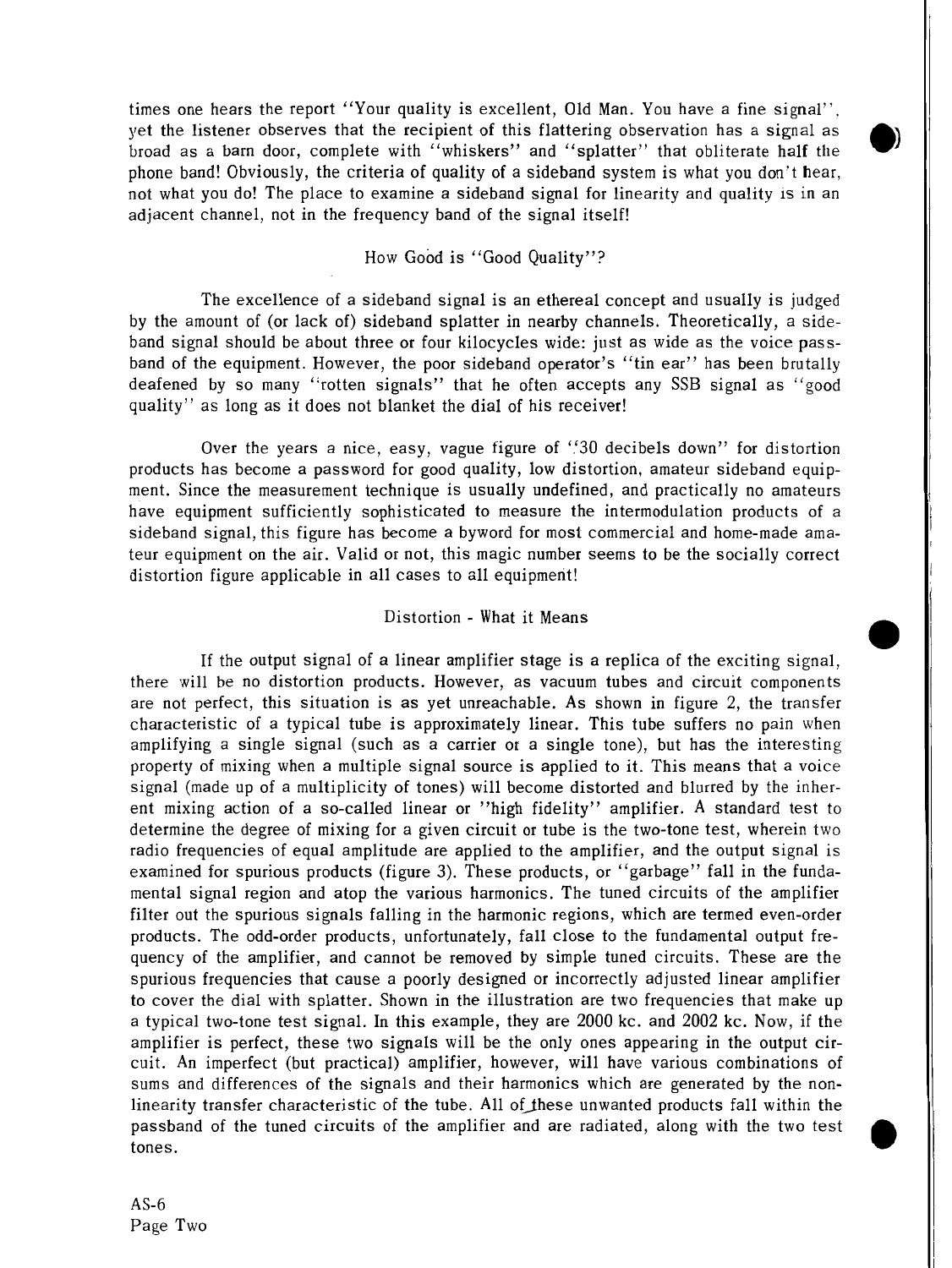If the odd-order products are sufficiently attenuated, they will be of minor importance and can be ignored. The sixty-four dollar question is: of what magnitude can these spurious products be without becoming annoying? How much "garbage" can be permitted before the signal becomes intolerable to the operator trying to maintain a QSO in an adjacent channel?

The answer to these questions depends upon the type of information being transmitted, and the degree of interference that can be tolerated in the sdjacent channel. Certain forms of information (not voice) require an extremely low value of spurious products within and adjacent to the pass band; otherwise, the information will be seriously degraded. Odd-order products greater than .001% of the wanted signal may be damaging to the intelligence. Translated into terms of decibels, this means the unwanted odd-order products must be -50 decibels below the wanted signal! This takes some doing, and is orders of magnitude more strict than the level of intermodulation products than cat be tolerated in amateur voice communications.

In actual practice, it would seem that odd-order products less than 0.1% of the peak signal level are sufficiently attenuated so as to cause a tolerable level of adjacent channel QRM in everyday amateur communications. This indicates a distortion product magnitude of -30 decibels below the peak output power level of the transmitter. Such a state of affairs can be obtained by modern techniques without too much trouble provided attenuation is given to circuit design and operating parameters of the equipment. Of course, if distortion levels exceeding this arbitrary level can be reached, so much the better! Unfortunately, some equipments presently operating in the amateur bands and masquerading as "linear" amplifiers exhibit distortion levels of -20 decibels or less below peak power output! Use of equipment of this dubious quality quickly reduces the popularity of the operator to zero, and will probably lead to a brick through the shack window if continued continued!

#### The Grounded Grid Linear Amplifier

For amateur service the grounded grid circuit professes to be the answer to many of the ills besetting the linear amplifier. It requires a level of drive that is compatible with the great majority of sideband exciters (70 to 100 watts). With proper choice of tubes, it may be operated in a zero bias condition, eliminating the need of expensive and heavy grid (and screen) power supplies. Neutralization is not usually required. In addition, claims are made that the "inherent" feedback of the grounded grid amplifier improves the stage linearity and drops the magnitude of the distortion products. This all sounds too good to be true, and an examination of the grounded grid amplifier may be in order to see if it is "the answer to the sidebander's prayers".

The "classic" grounded grid amplifier is shown in figure **4A.** The control grid is at r.f. ground potential, and the driving signal is applied to the cathode via a tuned circuit. The control grid serves as a shield between the cathode and the plate, making neutralization unnecessary at medium and high frequencies.

The input and output circuits of the grounded grid amplifier may be considered to be in series and a certain portion of the input power appears in the output circuit. This feedthrough power acts to somewhat stabilize the load the amplifier presents to the exci- ) ter, and also provides the user with some "free" output power he would not otherwise ob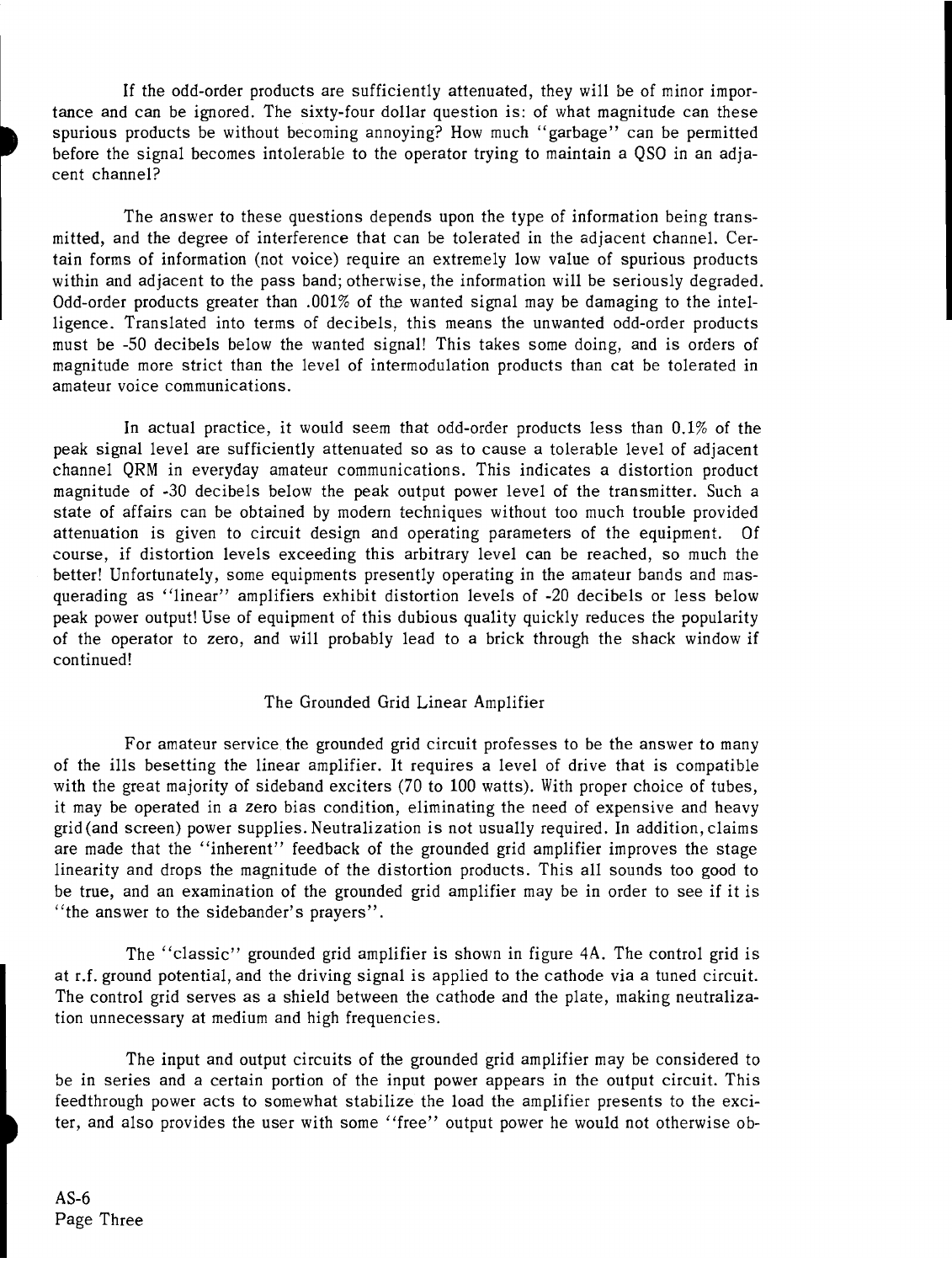tain from a more conventional circuit. The driver stage for the grounded grid amplifier must be capable of supplying the normal level of excitation power required by the amplifier plus the feedthrough power. Stage power gains of 5to 25 can be achieved in a grounded grid amplifier.

Measurements made on various tubes in the Power Grid Tube Laboratoryoi EIMAC showed that an improvement of 5 to 10 decibels in odd-order distortion products may be gained by operating various tubes in the grounded grid configuration of figure 4A, in contrast to the same tubes operating in the grid driven mode. The improvement in distortion figure varied from tube type to tube type, but all tubes tested showed some order of improvement when cathode driven. (See Amateur Service Bulletin **#1** for information regarding cathode driven service).

The tuned cathode circuit consisted of a bifilar coil which carried the filament current and a large capacity variable capacitor. The circuit was high-C, with the excitation tap placed to provide a low value of SWR on the coaxial cable to the exciter.

## The Untuned Cathode Circuit

After sufficient measurements had been made with the circuit of figure 4A, the apparatus was modified to simulate the popular untuned cathode input circuit of figure 4B. It was immediately noted that the tubes tested in the previous circuit provided noticeably poorer results when used with an untuned cathode circuit. Power output dropped by 5% or so, greater grid driving power was required, and linearity suffered to a degree. Specifically, the third-order products rose approximately **3** to 4 decibels over the values produced by the circuit of figure 4A, and the fifth-order products rose 5 to 6 decibels over those figures recorded with the tuned cathode circuit. The higher order distortion products also rose accordingly. Observing the input waveform at the cathode of the grounded grid amplifier showed a pronounced distortion of the r.f. waveform caused by the loading effect over onehalf cycle caused by a single-ended class B amplifier. Plate and grid currents drawn over the portion of the cycle loaded the input circuit. The exciter thus "sees" a very low load impedance over a portion of the cycle, and an extremely high impedance over the remaining part of the cycle. Unless the output regulation of the exciter is very good, the portion of the wave on the loaded part of the cycle will be seriously degraded, as shown in figure 5. Under normal circumstances, degradation of the input waveform may reach a more serious degree, as the exciter used for these tests was operating Class A and was well swamped to improve regulation. Obviously, the circuit Q of the exciter output tank at the end of a random length of interconnecting coaxial line is not sufficient to prevent this form of wave distortion. In addition to degrading the intermodulation figure, this waveform distortion also can cause mysterious TVI troubles as a result of the high harmonic content of the wave.

It was also noted that the degree of intermodulation distortion could be changed by varying the length of coaxial line between the driver and the linear amplifier! This pointed out a problem that had gone unnoticed until now (figure 6). When the untuned cathode circuit is used, the r.f. current path from the plate of the amplifier tube back to the cathode must follow the path of the dotted line in the drawing. Since the cathode choke offers a high impedance to this path, the alternative circuit is via the outer shield of the coaxial line, through the output capacitor of the exciter plate tank circuit, back to the linear amplifier via the center conductor of the coaxial line, and through the coupling capacitor to the cathode of the amplifier tube!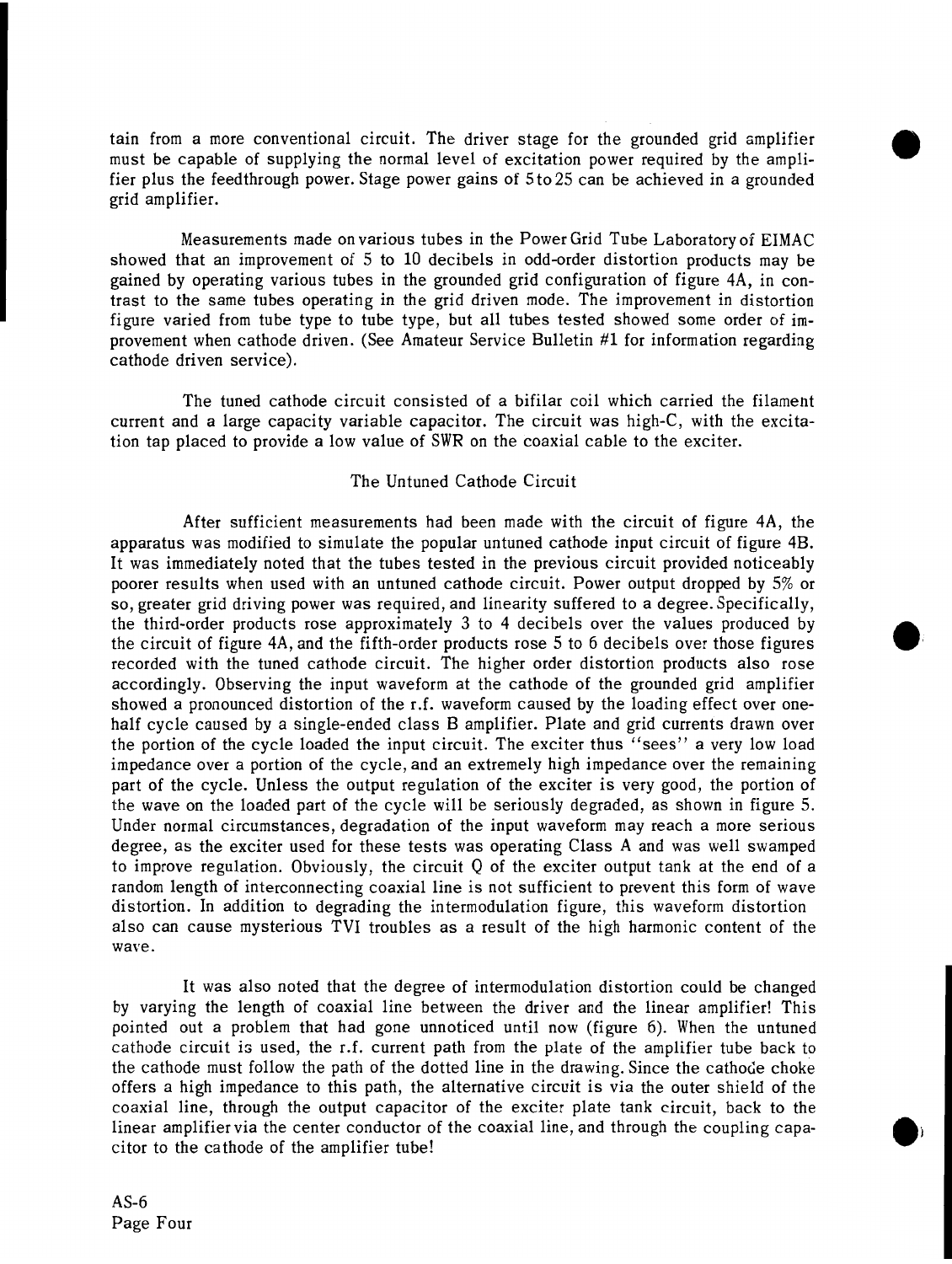**b** This alternative path presents several severe hazards. First of all, it is random, and varies with the length of interconnecting coaxial line. Second, the outer shield of the coaxial line is "hot" to the plate circuit ground return, and all sorts of weird intercoupling between the amplifier and the exciter may result. Third, the plate return current passes through the output pi-network capacitor of the exciter. There is a real danger that this capacitor may not be large enough (in a physical sense) to carry the current, and may be damaged when subjected to this form of abuse.

> It is possible to employ either a high-C tuned circuit of the form shown in figure 7A, or untuned filament chokes in conjunction with a simple pi-network may be employed as shown in figure 7B. Either arrangement will supply the necessary "flywheel" effect to retain good r.f. waveform at the cathode of the linear stage, and both will provide a short, direct ground return path for the plate r.f. circuit.

#### Adjustment of the Cathode Circuit

The cathode circuit is resonated to the operating frequency by means of the variable capacitor. Resonance is indicated by maximum grid current of the amplifier. A low value of SWR on the coaxial line to the exciter is established by adjusting the tap on the tuned circuit, or by varying the "input" capacitor of the pi-network. SWR correction should be made with the amplifier running at maximum input. When the tap is correctly set, maximum grid current and minimum SWR will coincide at one setting of the capacitor. No cutting and trimming of the coaxial line is required, and the exciter will be properly loaded. This is a boon, indeed, to the owners of SSB exciters that have a fixed pi-networkoutput circuit.

#### Summary

The use of the tuned cathode circuit in a grounded grid linear amplifier stage improves linearity, increases the power output, makes the stage easier to drive, and reduces the burden placed on the sideband exciter. The advantages of this circuit are well worth the added cost of parts and the extra controls. It is, of course, possible to dispense with the tuned cathode circuit, provided the user understands the handicaps he must assume by omission of this important circuit element.

AS-6 Page Five and End

William I. Orr, W6SAI Raymond F. Rinaudo, W6KEV Robert I. Sutherland, W6UOV

NOTE: The majority of the above material appeared in QST magazine, August 1961 issue, pages 16-21. Thanks are given to the editors of QST for permission to reprint this material.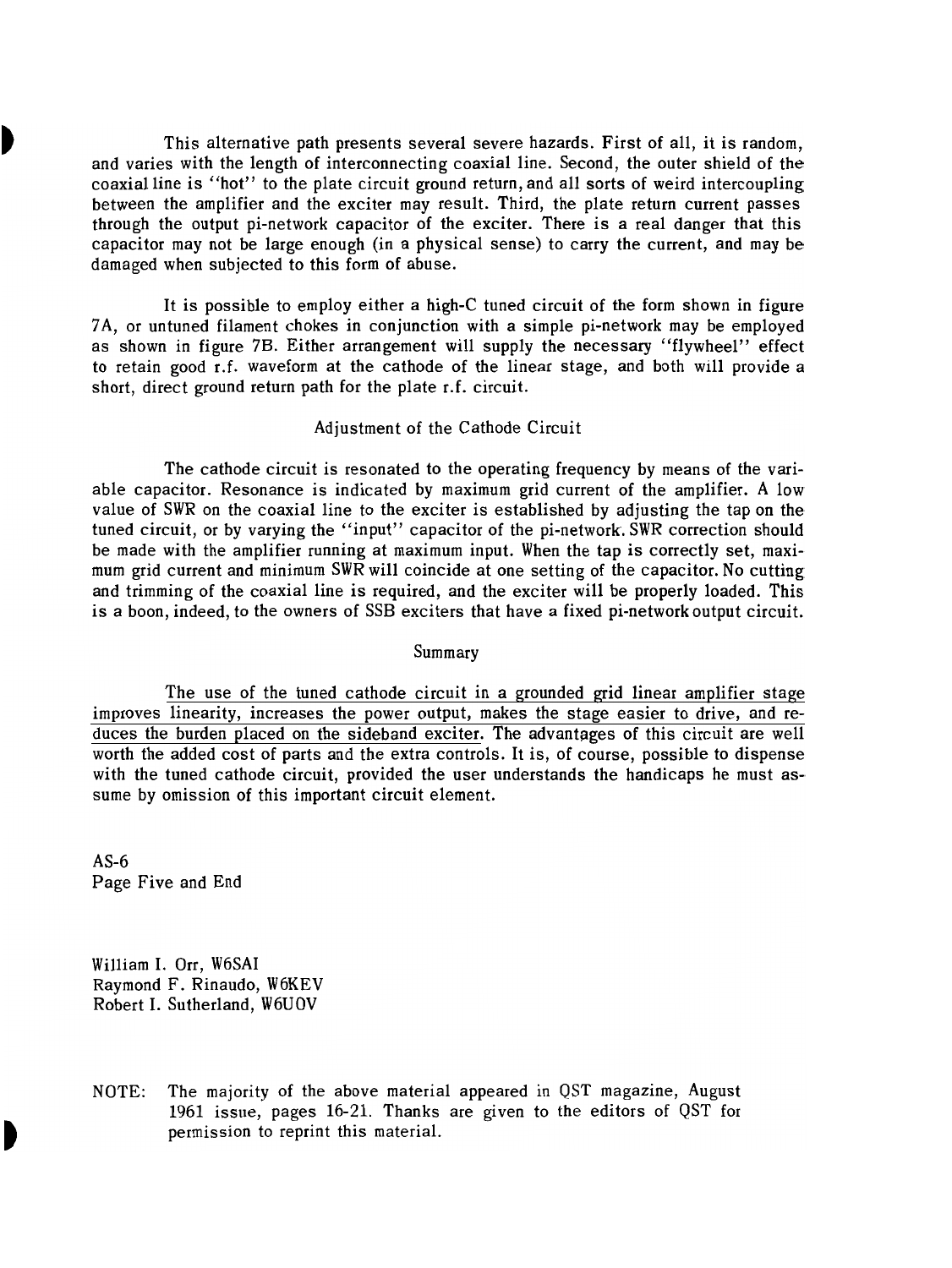| Figure |  |
|--------|--|
|--------|--|

| (A)                                | Class B Audio Service<br>(Two Tubes)    |        | Class B r.f. Service<br>(One Tube)<br>(B) |               |
|------------------------------------|-----------------------------------------|--------|-------------------------------------------|---------------|
|                                    |                                         |        | <b>Grid Driven</b>                        | Grounded Grid |
| Plate Voltage                      |                                         | 1250   | 1250                                      | 1250          |
| Grid Bias                          |                                         | 0      | 0                                         | $\bf{0}$      |
| Peak Grid Voltage                  |                                         | 175    | 88                                        | 88            |
| Zero Signal Plate Current<br>(ma.) |                                         | 54     | 27                                        | 27            |
|                                    | Max. Signal Plate Current<br>(ma.)      | 350    | 175                                       | 175           |
|                                    | Load Resistance (ohms)                  | 9200   | 4600                                      | 4600          |
|                                    | Max. Signal Grid Current<br>$(ma.)$ (1) | 26     | 13                                        | 13            |
|                                    | Power Output (watts)                    | 310(2) | 155(2)                                    | 141(3)        |

The operating parameters of a class B amplifier stage remain the same regardless of whether the tube functions in audio or r.f. service. Grounded grid operation is similar, except that the exciter must supply additional feed-through power required by this configuration. Since class B audio service requires two tubes, all currents and plate load resistance must be halved for single tube r.f. service. Class B audio data is readily available for most tubes and can be used for r.f. service, as shown above.





Plate current vs. grid voltage curve (dynamic characteristic) of a vacuum tube. This curve is linear in the center portion and exhibits deviations at either extremity. The shape of the curve and the choice of the zero-signal operating point **(A)** will determine the distortion produced by the tube. Mixing action caused by nonlinearity produces distortion products which cannot be eliminated by the tuned circuits of the amplifier.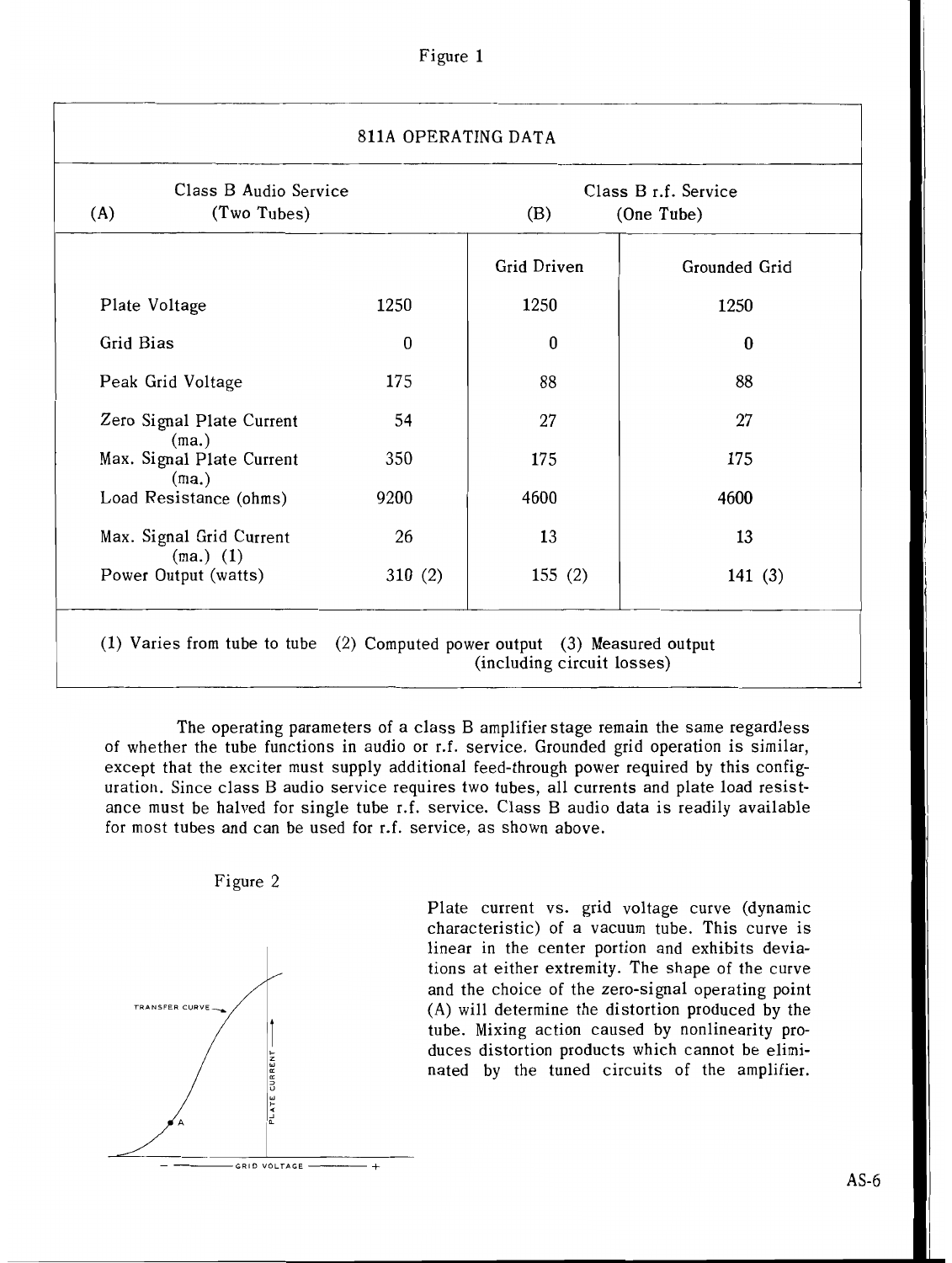

Intermodulation (mixing) distortion caused by nonlinearity is illustrated by two-tone test signal  $(f_1$  and  $f_2$ ). Even-order products (A) are substantially eliminated by the tuned circuits of the amplifier, but odd-order products (B) fall within the passband of the tuned circuits and are not removed. (B) shows the mixture of spurious sig- $\frac{1}{4}$ inc.  $\frac{1}{6}$  inc.  $\frac{1}{6}$  and  $\frac{1}{6}$  removed. (B) shows the mixture of spurious sigwithin the fundamental range.

Figure 4



4(A) The grounded-grid amplifier has the input circuit between cathode and ground. The control grid acts as a screen between the plate and the cathode, making neutralization unnecessary in most circuits. The input and output circuits are in series and a portion of the input power appears in the output circuit. The driver stage for the grounded-grid amplifier must be capable of supplying normal excitation power plus the required feed-through power. High-C cathode tank preserves waveform of input signal and prevents distortion.

4(B) Popular amateur-style grounded-grid amplifier uses untuned filament choke in place of cathode tuned circuit. Laboratory tests showed that this simplified configuration produced higher intermodulation distortion products and had less power output than the "classic" circuit of Fig.  $4(A)$ , regardless of the type of tube used. In addition, the untuned input circuit proved hard to match and drive with pi-network sideband exciter.

 $\left| \ \right|$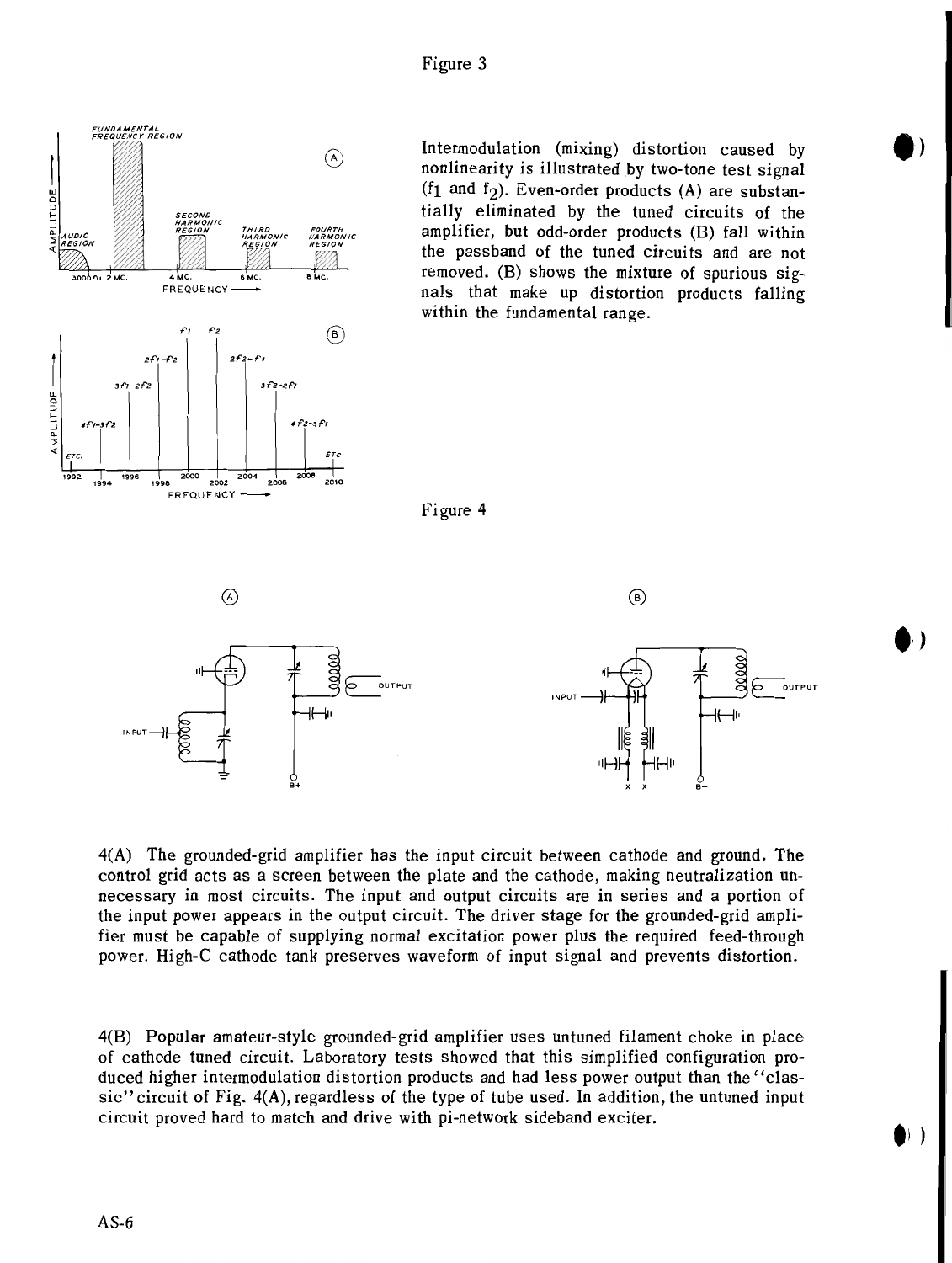Figure 5



Waveform distortion caused by half-cycle loading at cathode of grounded-grid amplifier can be observed in oscilloscope studies. Lower left: Two-tone test signal when tuned cathode circuit is used. Upper left: 3.5-Mc. waveform (single tone) from sideband exciter as seen at cathode tank. Lower right: Two-tone test signal when untuned cathode circuit is used. Upper right: 3.5-Mc. waveform (single tone) from sideband exciter, showing severe distortion of waveform when untuned cathode circuit is used.



Untuned filament circuit of grounded grid amplifier offers a high impedance to the r.f. current path from plate to cathode of the amplifier tube. The alternative path is via the interconnecting coaxial line and tank circuit of the exciter. Lack of tuned circuit at the cathode of the g-g stage permits waveform distortion of the driving signal resulting in a higher degree of intermodulation distortion and reduced power output.